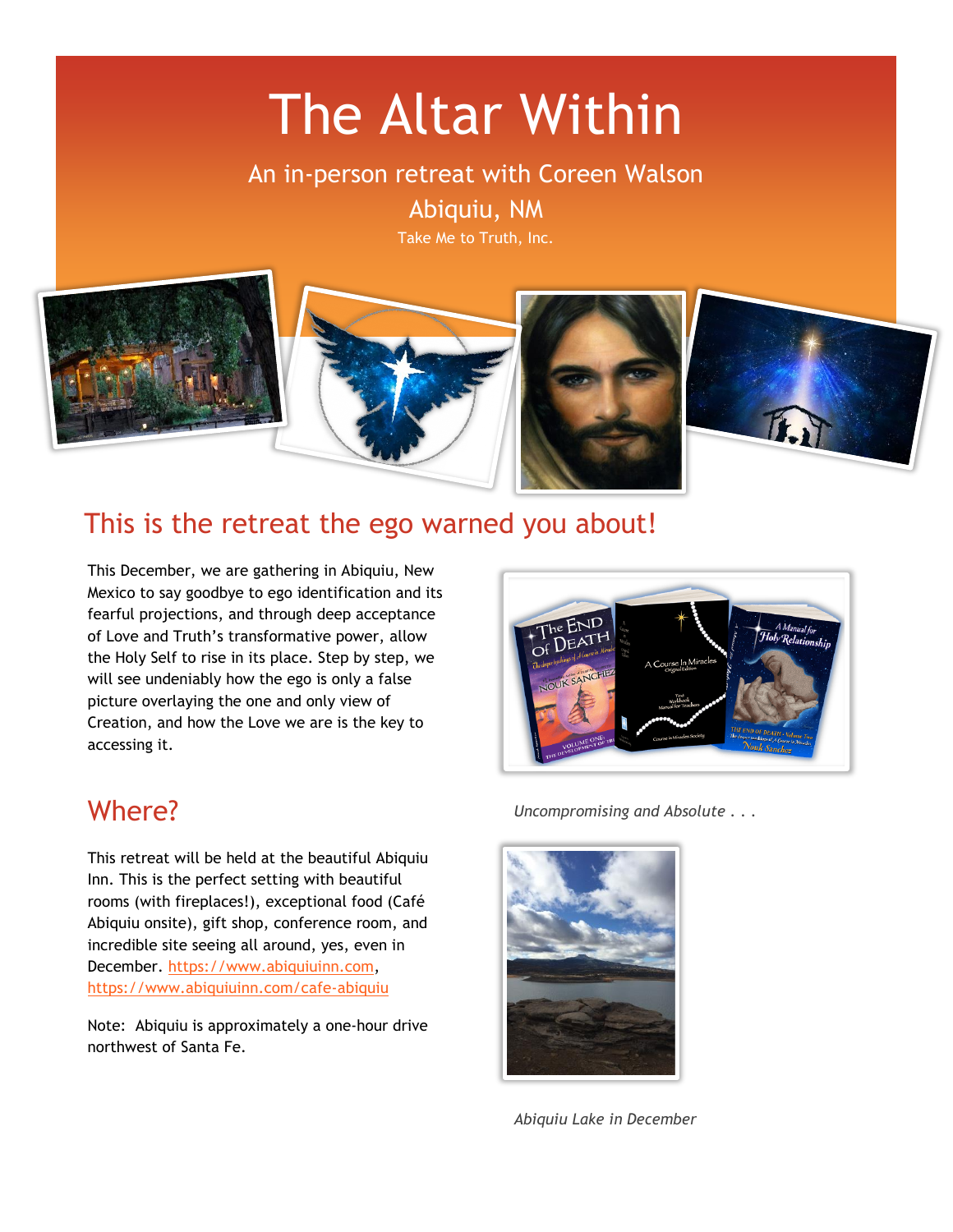

# How much?

All guests will arrange for their own travel, rooms and food. The cost of the retreat itself is \$425 USD (early bird registration) per participant. Many of the rooms have kitchenettes for those that do not desire to eat out. See below for more details about registration. The retreat fee does not include transportation, accommodations and food expenses.





# What's in it for me?

It is not possible that the one who earnestly starts this retreat is ignorant of all the ego thought system is and claims to do. We will explore together how to heal the mind of all ego identification and the relationship between forgiveness and literal healing miracles. We will also learn how to take dominion over many aspects of one's life in this ego dream. We will touch upon the Holy Relationship as the means to ensure that we stay on track to a mind that is whole and healed. All we need is the willingness and an open mind. This event will catapult our awakening journey because it returns our mind to the Love we are.

# Who is presenting?

Our Sister Coreen Walson has received a joyful nudge from Holy Spirit to bring this healing retreat to the Sonship. She brings a rich background in Christian Science and literal healings as well as many years of A Course in Miracles with Nouk Sanchez. With a sense of humor and a love for God, she makes digesting the absolute metaphysics fun and easy.



# When?

December 11<sup>th</sup> through the 16<sup>th</sup> of 2022